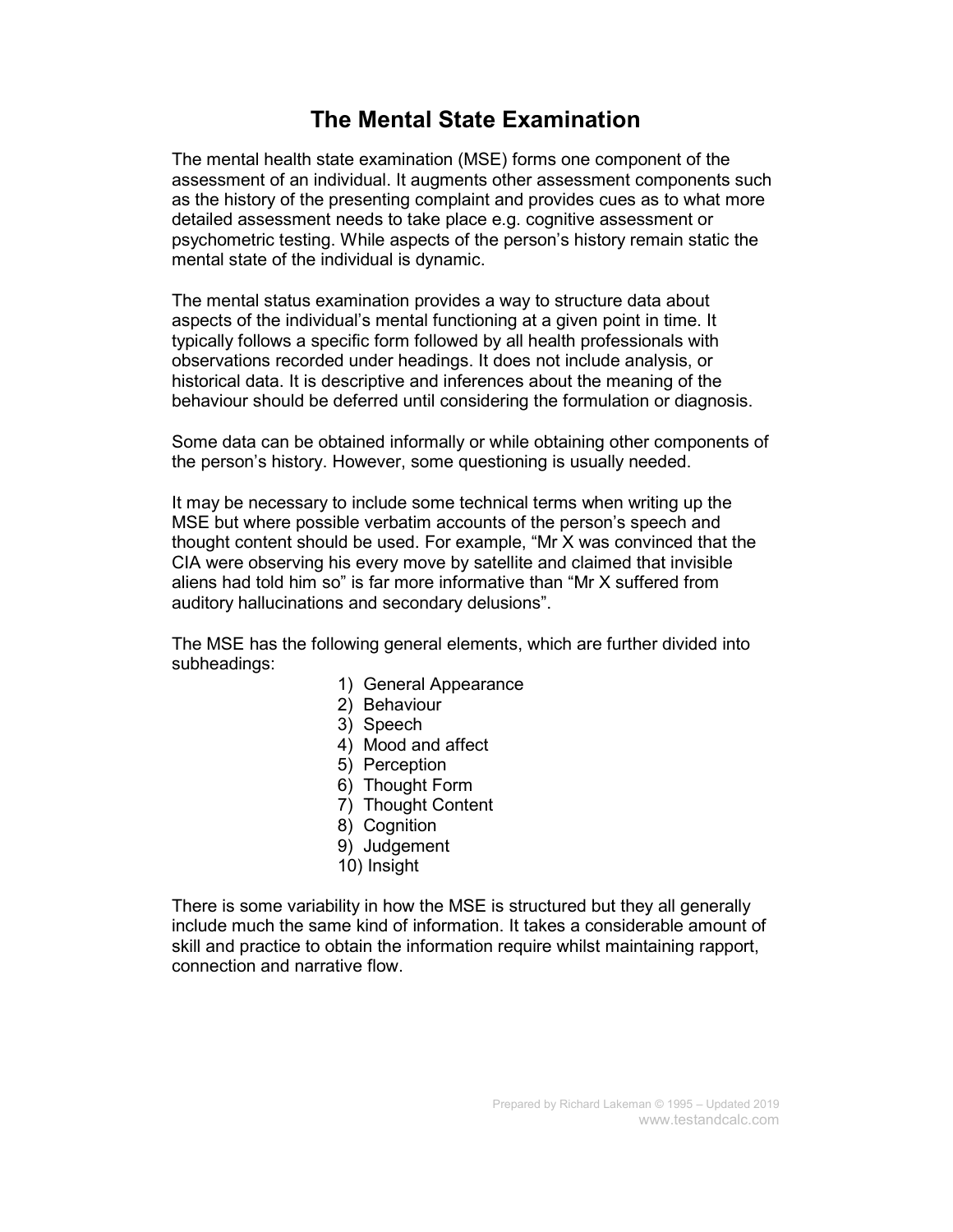#### The Mental Status Examination

The following are guidelines only on issues to consider when writing up an MSE.

## Appearance

| Appearance in relation<br>to age | Does the person appear to be younger, or older than their<br>chronological age?                                                                                                                         |
|----------------------------------|---------------------------------------------------------------------------------------------------------------------------------------------------------------------------------------------------------|
| Accessibility                    | Friendly, co-operative, hostile, alert, confused, eye contact,<br>rapport, indifferent etc                                                                                                              |
| <b>Body Build</b>                | Tall, short, thin, obese. Provide a weight and height and/or<br>BMI.                                                                                                                                    |
| Clothing                         | Appropriate to age, season, setting and occasion? Clean,<br>neat, tidy, meticulous, worn, properly worn? Are the colours<br>worn: bright, dull, drab?                                                   |
| Cosmetics                        | Worn / applied properly, carefully or carelessly?                                                                                                                                                       |
| Hygiene and grooming             | Does the person appear clean, dirty, un-bathed? Meticulous?<br>Is hear neat, dirty, well groomed?                                                                                                       |
| Odour                            | Perspiration, alcohol, stool or vaginal odour? Cologne,<br>shaving lotion?                                                                                                                              |
| Facial expression                | Note whether the person appears sad, perplexed, worried,<br>fearful, scowling, excited, elated, preoccupied, bored,<br>suspicious, smiling, responsive, interested, animated, blank,<br>dazed, or tense |
| Eye Contact                      | Indirect, fixed, fleeting, glaring, darting, no contact.                                                                                                                                                |

## Behaviour

| Rapport                       | Warm, engaging, distant, suspicious, hostile                                                                                                           |
|-------------------------------|--------------------------------------------------------------------------------------------------------------------------------------------------------|
| Gait                          | Brisk, slow, hesitant, propulsive, shuffling, dancing, normal,<br>ataxic, uncoordinated.                                                               |
| Handshake                     | Firm weak, warm, cool, resistant, heavy, refused, prolonged,<br>seductive.                                                                             |
| Abnormal movements            | Grimaces, tics, twitches, foot tapping, hand wringing,<br>ritualistic behaviour, mannerisms, posturing, nail biting,<br>chewing movements, echopraxia. |
| Posture                       | Stooped, relaxed, stiff, shaky, slouched, bizarre mannerisms,<br>posturing, crouching, erect.                                                          |
| Rate of movements             | Hyperactive, slow, retarded, agitated.                                                                                                                 |
| Co-ordination of<br>movements | Awkward, clumsy, agile, falling easily.                                                                                                                |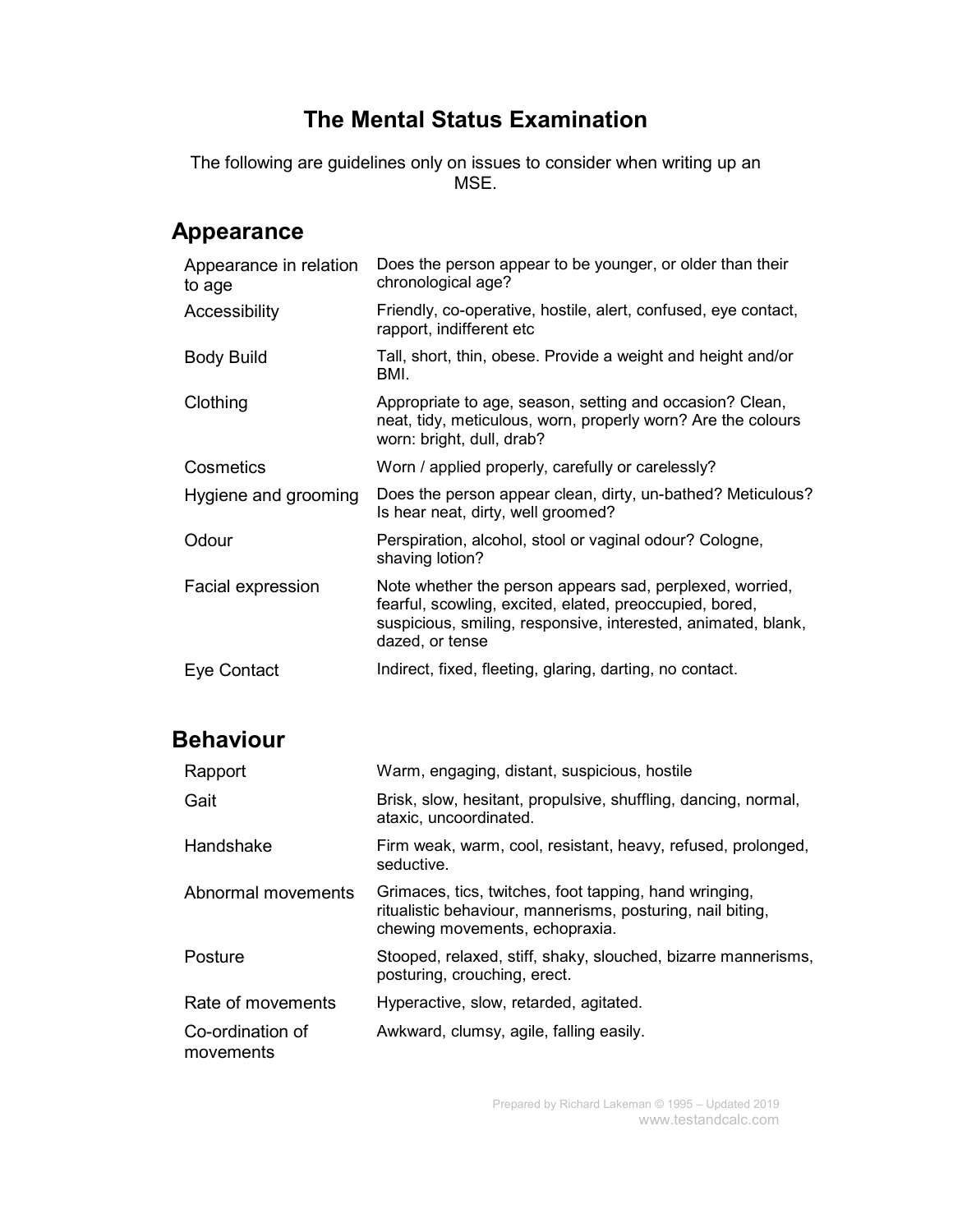## Speech

| Rate of speech         | Rapid, slow, ordinary;                                                                         |
|------------------------|------------------------------------------------------------------------------------------------|
|                        | Pressure of speech - talking quickly and in such a way that<br>interruption is difficult.      |
| Flow of speech         | Hesitant, expansive, rambling, halting, stuttering, lilting, jerky,<br>long pauses, forgetful. |
| Intensity of volume    | Loud, soft, ordinary, whispered, yelling, inaudible.                                           |
| Clarity                | Clear, slurred, mumbled, lisping, rambling, relevant,<br>incoherent.                           |
| Liveliness             | Lively, dull, monotonous, normal, intense, pressured,<br>explosive.                            |
| Quantity               | Responds only to questions; offers information; scant; mute;<br>verbose, repetitive.           |
| <b>Mood and Affect</b> |                                                                                                |
| Mood                   | Rating out of 10 today or other self-report e.g. "dark place";                                 |

Elated, expansive, labile, depressed, low, irritable, angry, fearful, paranoid, sad Affect Congruent or incongruent with stated mood / expressed ideas; Constricted range, flat, changeable, broad range (note if

smiled)

## **Perceptions**

| <b>Hallucinations</b>                | False sensory perceptions without external stimuli                                                                                                                                   |
|--------------------------------------|--------------------------------------------------------------------------------------------------------------------------------------------------------------------------------------|
| <b>Illusions</b>                     | Misperceptions of external stimuli                                                                                                                                                   |
|                                      | Both may be experienced via any sensory pathway e.g.<br>auditory, visual, olfactory, gustatory, tactile, kinaesthetic                                                                |
|                                      | Describe context, volume or intrusiveness, impact on<br>functioning, beliefs about the experience, identity and<br>perceived intent of voices, where voices emanate from in<br>space |
| <b>Ideas of Reference</b>            | Incorrect interpretation of casual incidents and external<br>events as being directed toward the self. Describe<br>experience e.g. the newsreader addresses person directly.         |
| Depersonalisation /<br>Derealisation | Perception of being disconnected from one's body or the<br>world                                                                                                                     |
| Somatic Perceptions                  | How one views one's body, dysmorphia                                                                                                                                                 |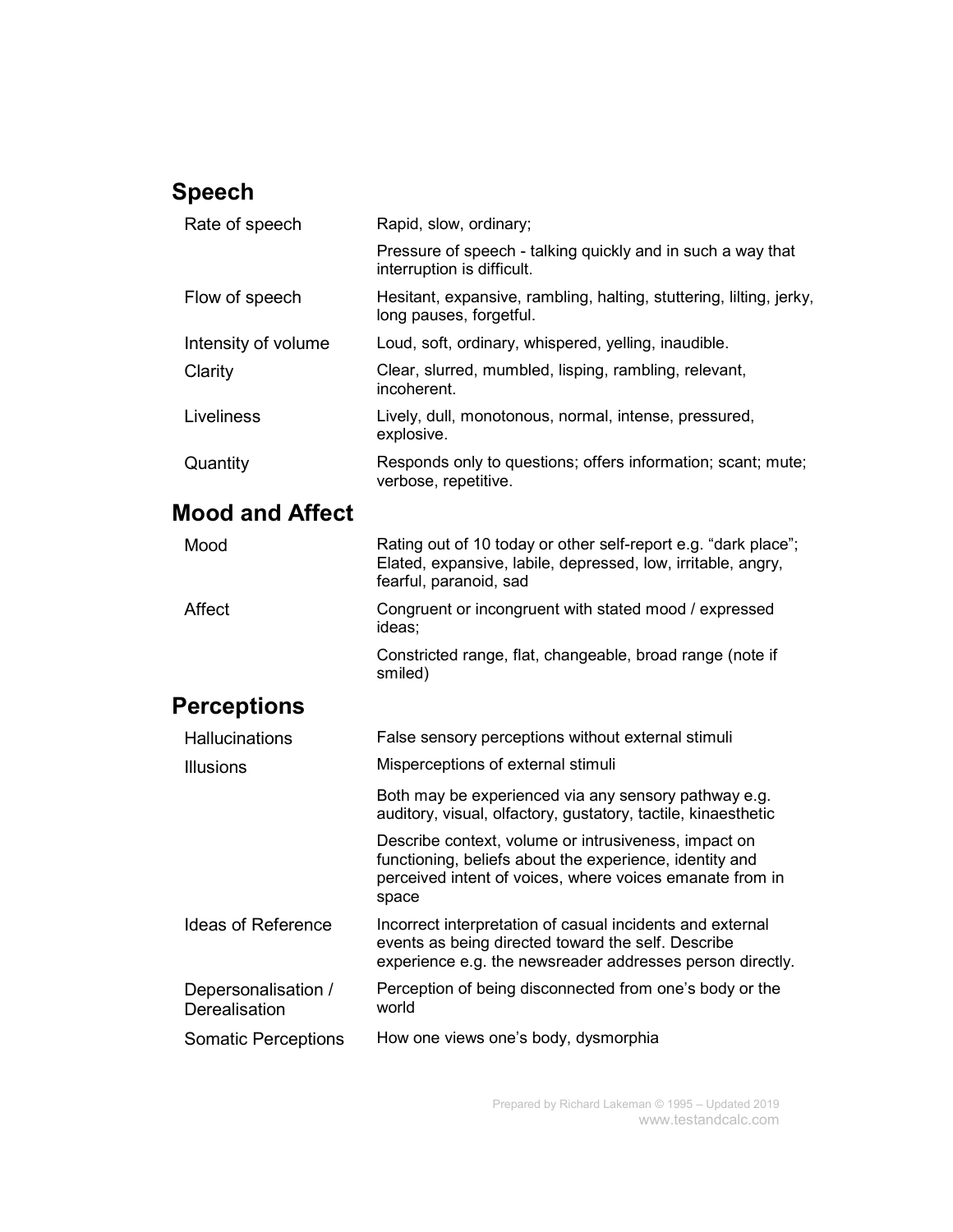## Thought Form

| Clarity                          | Coherent, incoherent, cloudy, confused, vague                                                                                                                                                                                                             |
|----------------------------------|-----------------------------------------------------------------------------------------------------------------------------------------------------------------------------------------------------------------------------------------------------------|
| Relevance / logic                | Logical, illogical, relevant or irrelevant to topic being<br>discussed.                                                                                                                                                                                   |
| <b>Flow</b>                      | Excited, flight of ideas, tangentiality, poverty of thought, word<br>salad, clang associations, slow, normal or rapid reactions to<br>questions, doubting, indecision, loose association, blocking,<br>perseveration, spontaneous, continuity of thought. |
|                                  | Any of the following types of disorder noted?                                                                                                                                                                                                             |
|                                  | 1) Blocking - a sudden interruption of thought or speech.                                                                                                                                                                                                 |
|                                  | 2) Mutism - refusal to speak.                                                                                                                                                                                                                             |
|                                  | 3) Echolalia - meaningless repetition of the nurse's words.                                                                                                                                                                                               |
|                                  | 4) Neologisms - new words formed to express ideas                                                                                                                                                                                                         |
|                                  | 5) Flight of ideas - skipping from one topic to another in<br>fragmented, often rapid fashion.                                                                                                                                                            |
|                                  | 6) Perseveration - involuntary repetition of the answer to a<br>previous question in response to a new question.                                                                                                                                          |
|                                  | 7) Word salad - a mixture of words and phrases lacking<br>comprehensive meaning or coherence.                                                                                                                                                             |
|                                  | 8) Tangential speech - train of thought and response that<br>misses the question asked/ person never gets to the point.                                                                                                                                   |
|                                  | 9) Circumstantiality - being incidental and irrelevant in<br>stating details.                                                                                                                                                                             |
| <b>Thought</b><br><b>Content</b> | Rhymes, puns, suicidal ideation, unreality, delusions,<br>illusions, hallucinations, compulsions, obsessions, phobias,<br>preoccupations, paranoid ideation, homicidal ideation.                                                                          |
|                                  | Is the thought content consistent with reality?                                                                                                                                                                                                           |
| <b>Delusions</b>                 | Persistent false beliefs not in keeping with the person's<br>culture or education                                                                                                                                                                         |
|                                  | Grandiose - unrealistic exaggeration of own<br>٠<br>importance                                                                                                                                                                                            |
|                                  | Persecutory - belief that one is being singled out for<br>$\bullet$<br>attack or harassment.                                                                                                                                                              |
|                                  | Influential - active influence - belief that one is able to<br>$\bullet$<br>control others through one's thoughts.                                                                                                                                        |
|                                  | Passive influence - belief that others are able to<br>$\bullet$<br>control the person.                                                                                                                                                                    |
|                                  | Somatic - total misinterpretation of physical<br>$\bullet$                                                                                                                                                                                                |